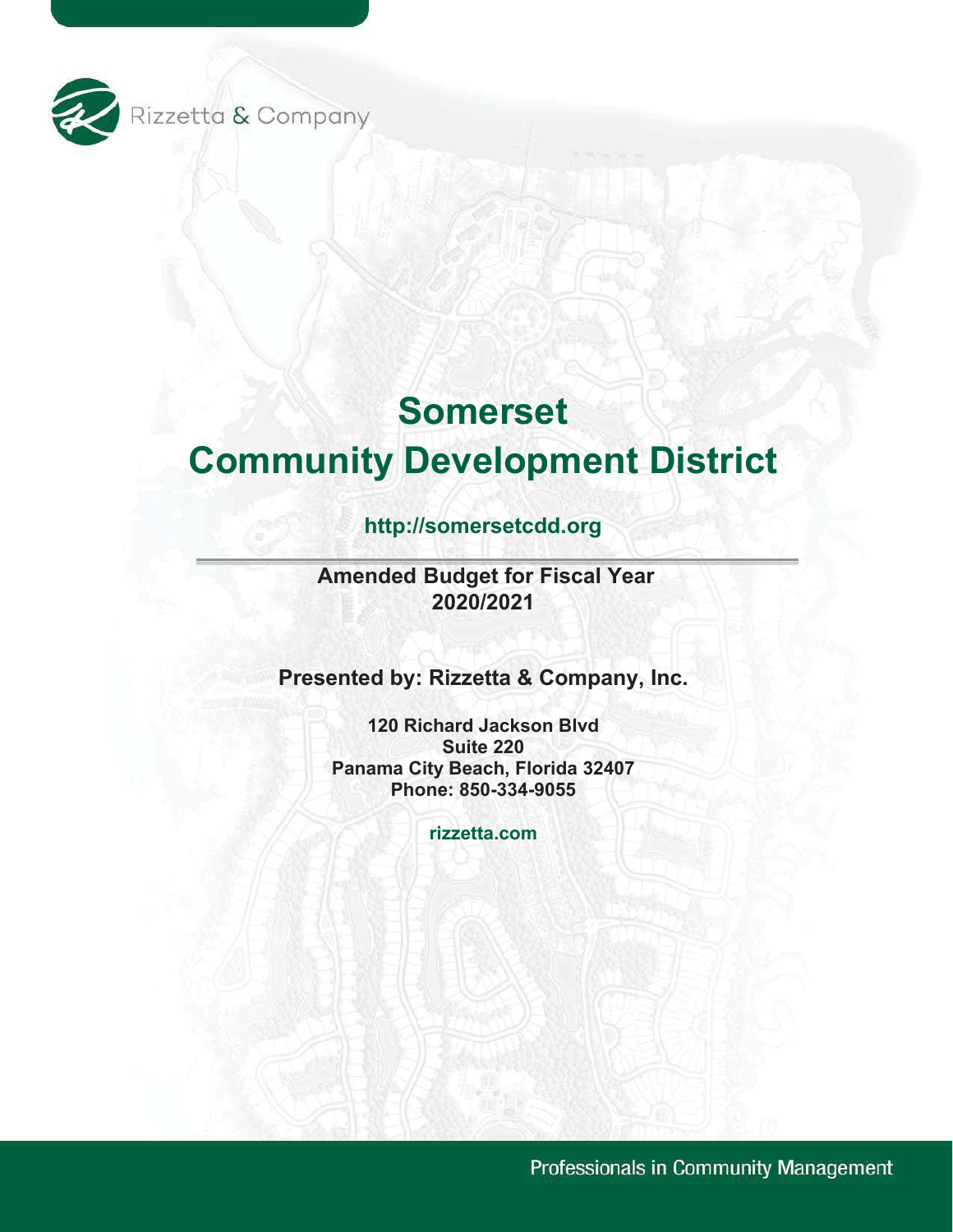### **Adopted Budget Somerset Community Development District General Fund Fiscal Year 2020/2021**

| <b>Chart of Accounts Classification</b>          |                         | <b>Budget for</b><br>2020/2021 |  |  |
|--------------------------------------------------|-------------------------|--------------------------------|--|--|
| <b>REVENUES</b>                                  |                         |                                |  |  |
|                                                  |                         |                                |  |  |
| <b>Special Assessments</b>                       |                         |                                |  |  |
| Tax Roll*                                        | \$                      | 202,253                        |  |  |
| Off Roll*                                        | \$                      | 193,113                        |  |  |
| <b>TOTAL REVENUES</b>                            | \$                      | 395,366                        |  |  |
| <b>Balance Forward from Prior Year</b>           | \$                      |                                |  |  |
| TOTAL REVENUES AND BALANCE FORWARD               | \$                      | 395,366                        |  |  |
| <b>EXPENDITURES - ADMINISTRATIVE</b>             |                         |                                |  |  |
| Legislative                                      |                         |                                |  |  |
| <b>Supervisor Fees</b>                           | \$                      | 4,000                          |  |  |
| Financial & Administrative                       |                         |                                |  |  |
| <b>Administrative Services</b>                   | \$                      | 5,500                          |  |  |
| <b>District Management</b>                       | \$                      | 26,471                         |  |  |
| <b>District Engineer</b>                         | \$                      | 3,600                          |  |  |
| Disclosure Report                                | \$                      | 1,500                          |  |  |
| <b>Trustees Fees</b>                             | \$                      | 5,000                          |  |  |
| <b>Assessment Roll</b>                           | \$                      | 5,250                          |  |  |
| <b>Financial &amp; Revenue Collections</b>       | \$                      | 5,250                          |  |  |
| <b>Accounting Services</b>                       | \$                      | 18,540                         |  |  |
| <b>Auditing Services</b>                         | \$                      | 3,400                          |  |  |
| Arbitrage Rebate Calculation                     | \$                      | 500                            |  |  |
| <b>Public Officials Liability Insurance</b>      | $\overline{\mathbb{S}}$ | 3,101                          |  |  |
| <b>Legal Advertising</b>                         | \$                      | 1,600                          |  |  |
| Dues, Licenses & Fees                            | \$                      | 175                            |  |  |
| Miscellaneous Fees                               | \$                      | 200                            |  |  |
| Website Hosting, Maintenance, Backup (and Email) | \$                      | 6,300                          |  |  |
| <b>Legal Counsel</b>                             |                         |                                |  |  |
| <b>District Counsel</b>                          | \$                      | 14,000                         |  |  |
| <b>Administrative Subtotal</b>                   | \$                      | 104,387                        |  |  |
| <b>EXPENDITURES - FIELD OPERATIONS</b>           |                         |                                |  |  |
| <b>Electric Utility Services</b>                 |                         |                                |  |  |
| <b>Street Lights</b>                             | \$                      | 27,000                         |  |  |
|                                                  |                         |                                |  |  |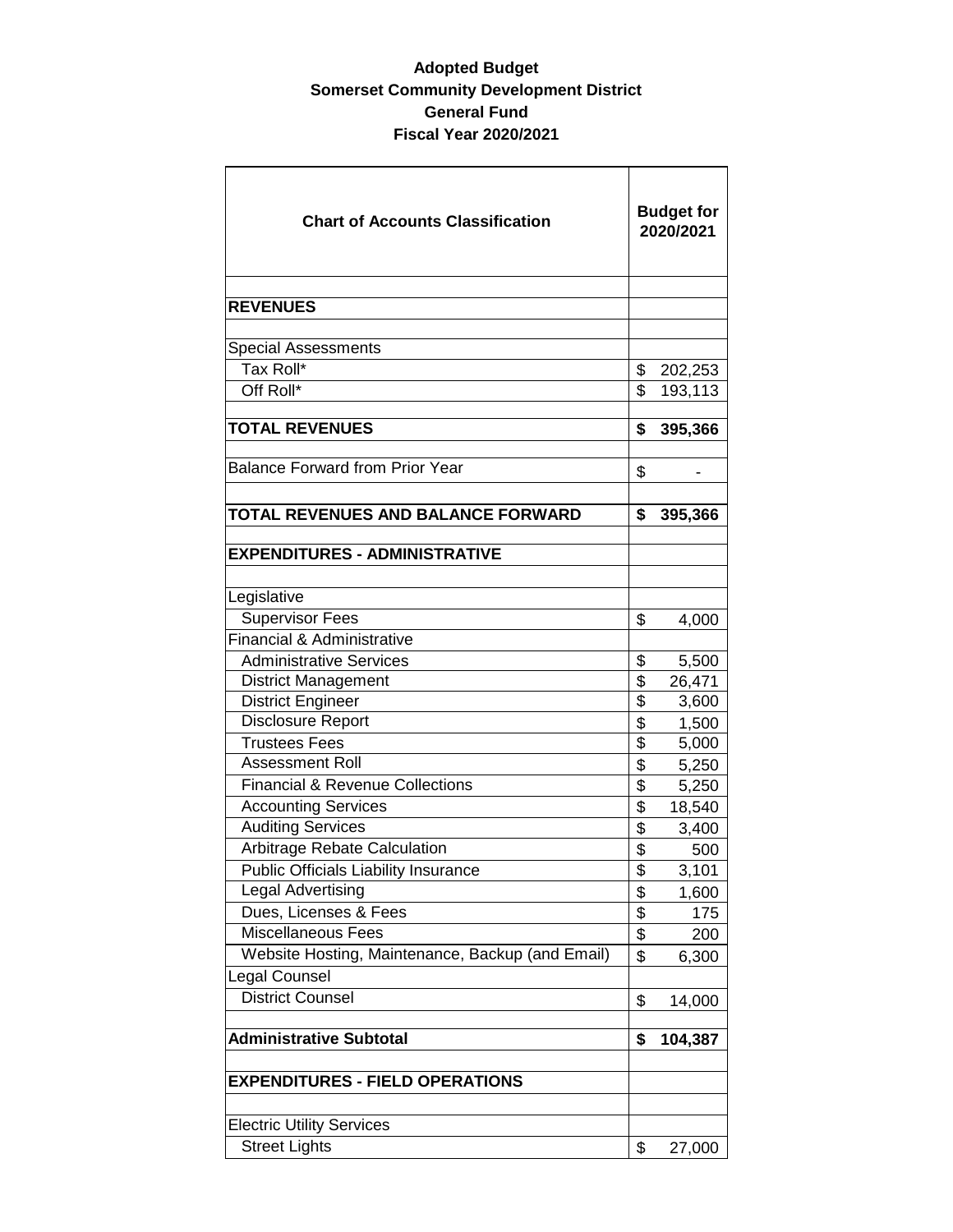### **Adopted Budget Somerset Community Development District General Fund Fiscal Year 2020/2021**

| <b>Chart of Accounts Classification</b>     | <b>Budget for</b><br>2020/2021 |         |
|---------------------------------------------|--------------------------------|---------|
| Utility-Irrigation                          | \$                             | 7,500   |
| <b>Stormwater Control</b>                   |                                |         |
| Stormwater System Maintenance               | \$                             |         |
| Lake/Pond Bank Maintenance                  | \$                             | 5,000   |
| Miscellaneous Expense / Pond Liner Repair   | \$                             |         |
| <b>Aquatic Plant Replacement</b>            | \$                             |         |
| <b>Other Physical Environment</b>           |                                |         |
| General Liability/Property Insurance        | \$                             | 5,644   |
| Landscape Maintenance                       | \$                             | 127,621 |
| <b>Irrigation Repairs</b>                   | \$                             | 31,000  |
| Irrigation System Supply Pump Maintenance   | \$                             | 3,360   |
| Ornamental Lighting & Maintenance           | \$                             | 3,000   |
| Irrigation Well Maintenance and Repair      | \$                             | 6,575   |
| Irrigation System - Feeder Pump Maintenance | \$                             |         |
| Irrigation System - Feeder Pump Chemicals   | \$                             | 1,750   |
| Pond Well Inspections NPDES                 | \$                             | 36,000  |
| Landscape Replacement Plants, Shrubs, Trees | \$                             | 10,000  |
| Landscape Miscellaneous Palm Trees          | \$                             |         |
| Landscape - Mulch                           | \$                             | 1,500   |
| <b>Road &amp; Street Facilities</b>         |                                |         |
| Street Light Decorative Light Maintenance   | \$                             | 18,250  |
| Contingency                                 |                                |         |
| Miscellaneous Contingency                   | \$                             | 6,779   |
| <b>Field Operations Subtotal</b>            | \$                             | 290,979 |
|                                             |                                |         |
|                                             |                                |         |
| <b>TOTAL EXPENDITURES</b>                   | \$                             | 395,366 |
|                                             |                                |         |
| <b>EXCESS OF REVENUES OVER EXPENDITURES</b> | \$                             |         |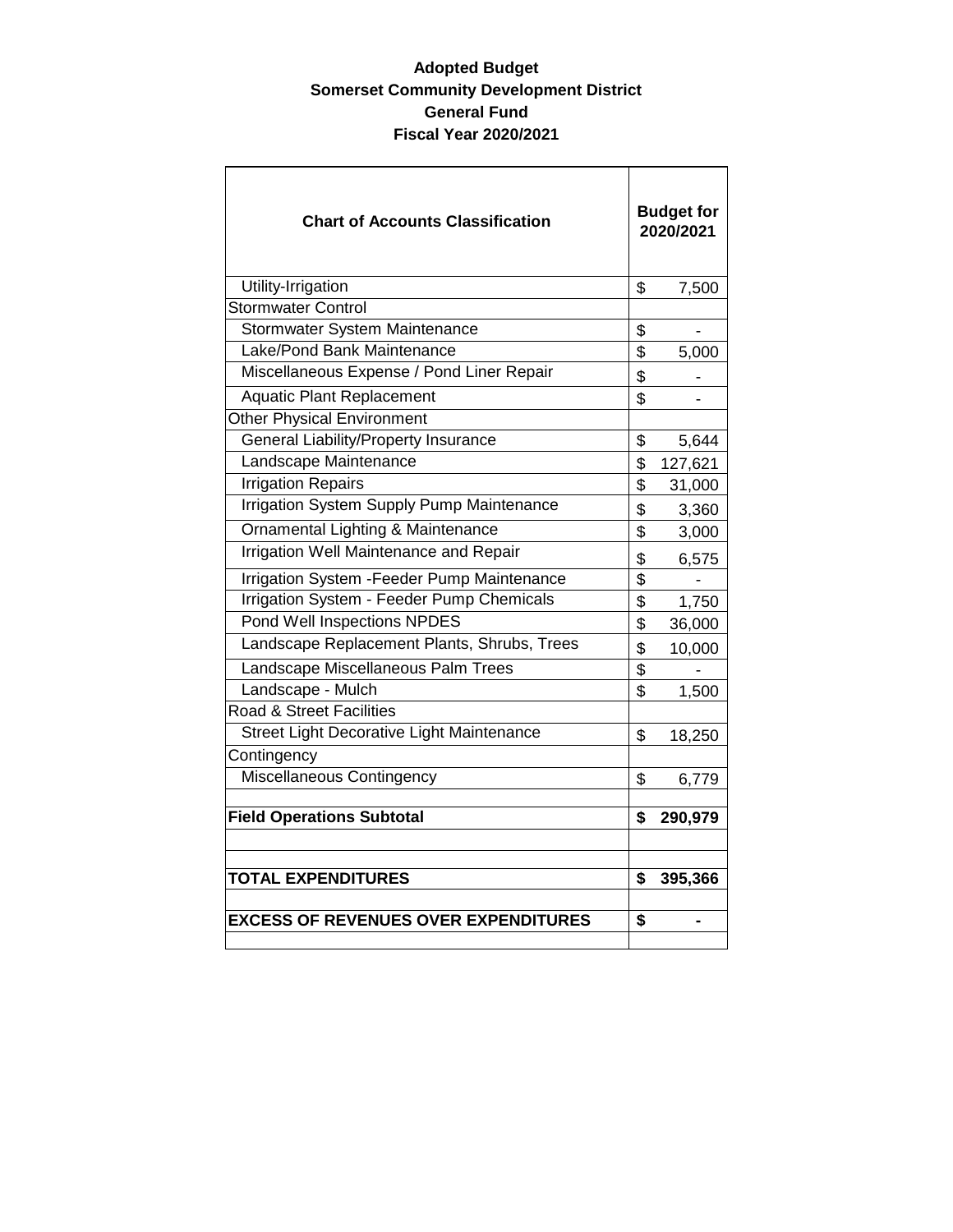## **Amended Budget Somerset Community Development District Reserve Fund Fiscal Year 2020/2021**

| <b>Chart of Accounts Classification</b>               | <b>Budget for</b><br>2020/2021 |         | <b>Amended</b><br><b>Budget</b><br>2020/2021 |           |
|-------------------------------------------------------|--------------------------------|---------|----------------------------------------------|-----------|
| <b>REVENUES</b>                                       |                                |         |                                              |           |
|                                                       |                                |         |                                              |           |
| <b>Special Assessments</b>                            |                                |         |                                              |           |
| Tax Roll*                                             | \$                             | 87,686  | \$                                           | 87,686    |
| Off Roll*                                             | \$                             | 83,723  | \$                                           | 83,723    |
|                                                       |                                |         |                                              |           |
| <b>TOTAL REVENUES</b>                                 | \$                             | 171,409 | \$                                           | 171,409   |
| <b>Balance Forward from Prior Year</b>                | \$                             |         | $\boldsymbol{\mathsf{S}}$                    | 99,258    |
| <b>TOTAL REVENUES AND BALANCE</b><br><b>FORWARD</b>   | \$                             | 171,409 | \$                                           | 270,667   |
| <b>EXPENDITURES</b>                                   |                                |         |                                              |           |
| Contingency                                           |                                |         |                                              |           |
| <b>Capital Reserves</b>                               | \$                             | 171,409 |                                              | \$270,667 |
| <b>TOTAL EXPENDITURES</b>                             | \$                             | 171,409 | $\overline{\mathbf{s}}$                      | 270,667   |
| <b>EXCESS OF REVENUES OVER</b><br><b>EXPENDITURES</b> | \$                             |         | \$                                           |           |